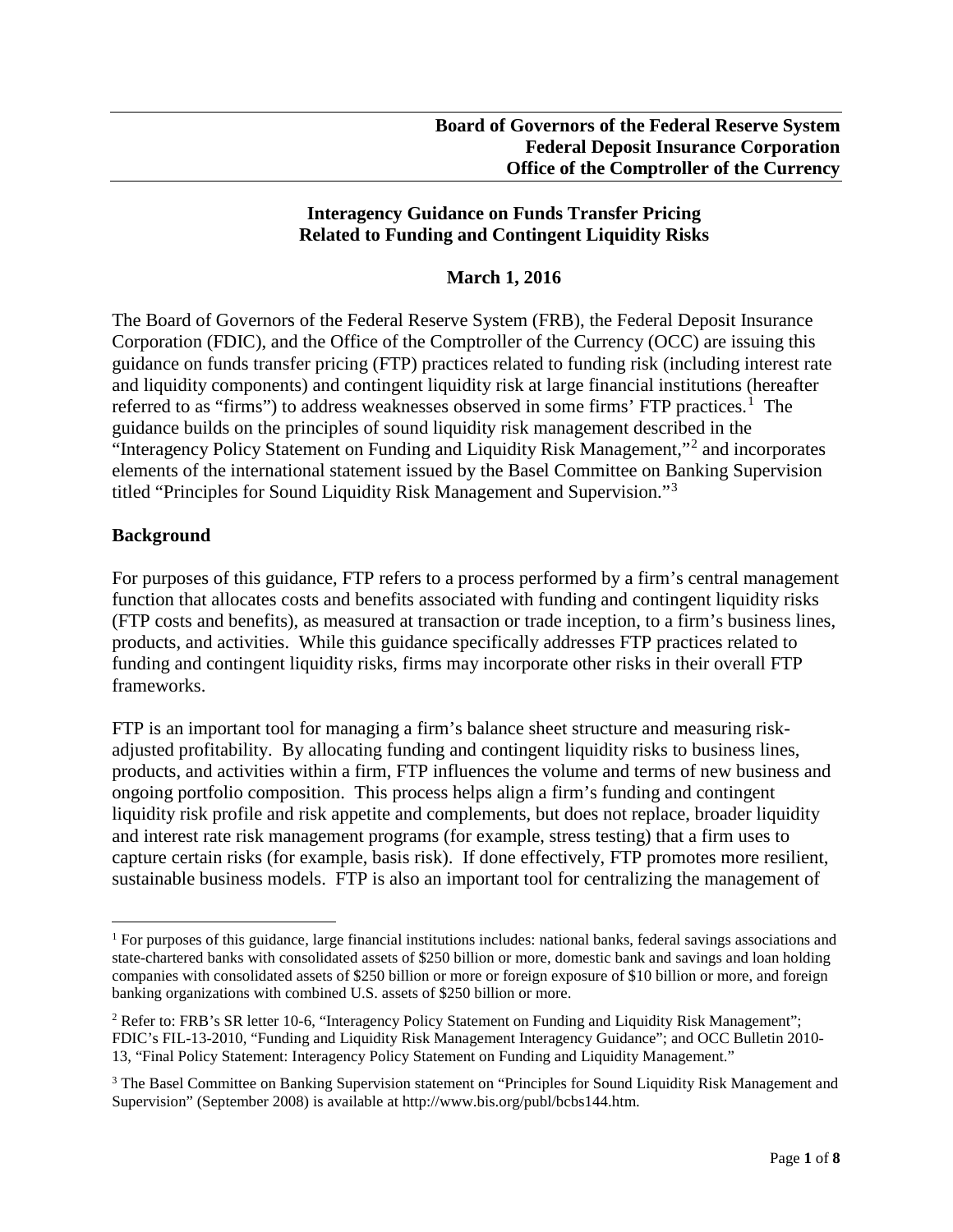funding and contingent liquidity risks for all exposures. Through FTP, a firm can transfer these risks to a central management function that can take advantage of natural offsets, centralized hedging activities, and a broader view of the firm.

Failure to consistently and effectively apply FTP can misalign the risk-taking incentives of individual business lines with the firm's risk appetite, resulting in a misallocation of financial resources. This misallocation can arise in new business and ongoing portfolio composition where the business metrics do not reflect risks taken, thereby undermining the business model. Examples include entering into excessive off-balance sheet commitments and on-balance sheet asset growth because of mispriced funding and contingent liquidity risks.

The 2008 financial crisis exposed weak risk management practices for allocating liquidity costs and benefits across business lines. Several firms "acknowledged that if robust FTP practices had been in place earlier, and if the systems had charged not just for funding but for liquidity risks, they would not have carried the significant levels of illiquid assets and the significant risks that were held off-balance sheet that ultimately led to sizable losses."[4](#page-1-0)

# **Funds Transfer Pricing Principles**

A firm should have an FTP framework to support its broader risk management and governance processes that incorporates the general principles described in this section and is commensurate with its size, complexity, business activities, and overall risk profile. The framework should incorporate FTP costs and benefits into product pricing, business metrics, and new product approval for all material business lines, products, and activities to align risk-taking incentives with the firm's risk appetite.

## *Principle 1: A firm should allocate FTP costs and benefits based on funding risk and contingent liquidity risk.*

A firm should have an FTP framework that allocates costs and benefits based on the following risks.

- *Funding risk*, measured as the cost or benefit (including liquidity and interest rate components) of raising funds to finance ongoing business operations, should be allocated based on the characteristics of the business lines, products, and activities that give rise to those costs or benefits (for example, higher costs allocated to assets that will be held over a longer time horizon and greater benefits allocated to stable sources of funding).
- *Contingent liquidity risk*, measured as the cost of holding standby liquidity composed of unencumbered, highly liquid assets, should be allocated to the business lines, products, and activities that pose risk of contingent funding needs during a stress event (for example, draws on credit commitments, collateral calls, deposit run-off, and increasing haircuts on secured funding).

<span id="page-1-0"></span> <sup>4</sup> Senior Supervisors Group report on "Risk Management Lessons from the Global Financial Crisis of 2008" (October 21, 2009) is available at

https://www.newyorkfed.org/medialibrary/media/newsevents/news/banking/2009/SSG\_report.pdf.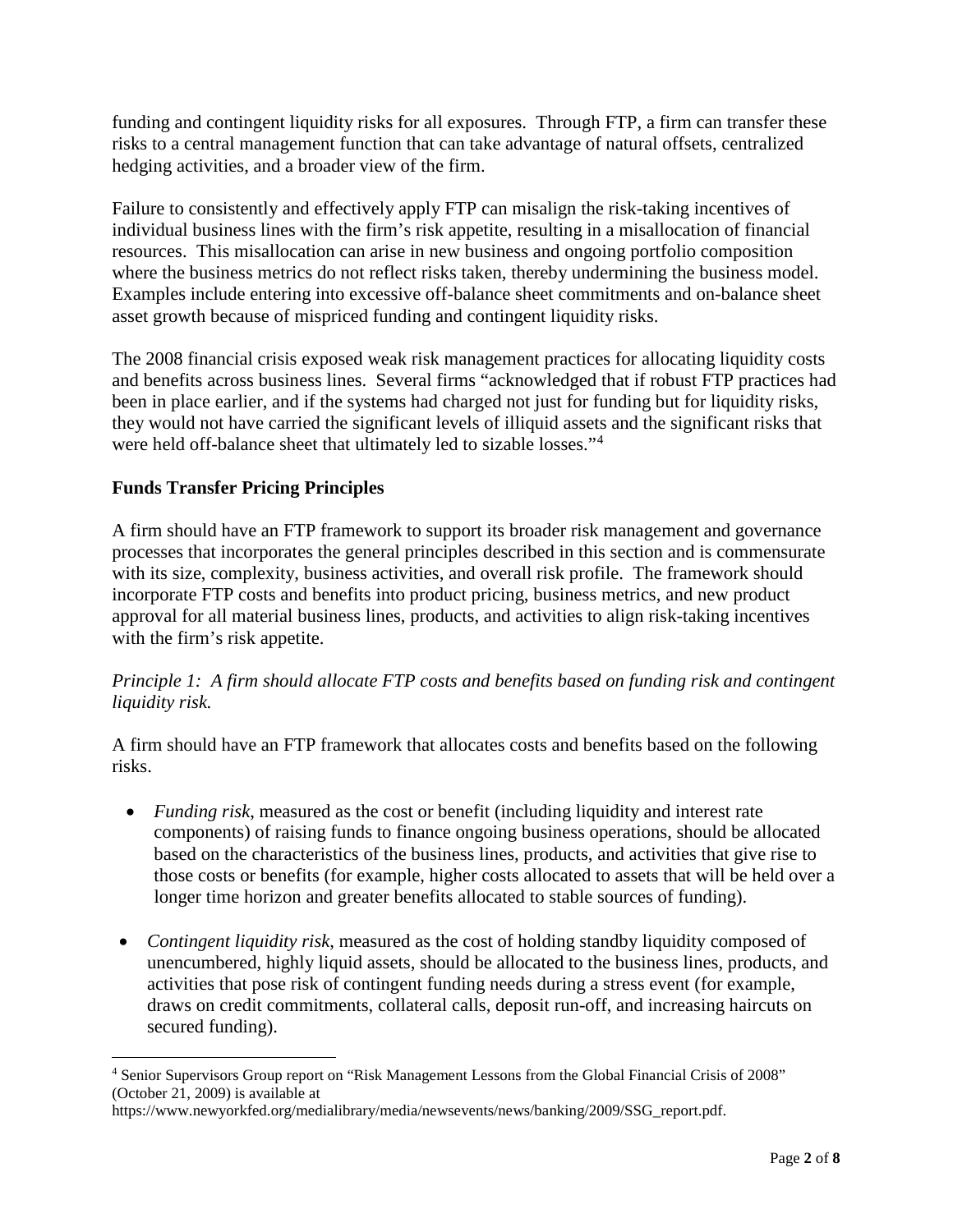*Principle 2: A firm should have a consistent and transparent FTP framework for identifying and allocating FTP costs and benefits on a timely basis and at a sufficiently granular level, commensurate with the firm's size, complexity, business activities, and overall risk profile.*

FTP costs and benefits should be allocated based on methodologies that are set forth by a firm's FTP framework. The methodologies should be transparent, repeatable, and sufficiently granular such that they align business decisions with the firm's desired funding and contingent liquidity risk appetite. To the extent a firm applies FTP at an aggregated level to similar products and activities, the firm should include the aggregating criteria in the report on FTP.<sup>[5](#page-2-0)</sup> Additionally, the senior management group that oversees FTP should review the basis for the FTP methodologies. The attachment to this guidance describes illustrative FTP methodologies that a firm may consider when implementing its FTP framework. [6](#page-2-1)

A firm should allocate FTP costs and benefits, as measured at transaction or trade inception, to the appropriate business line, product, or activity. If a firm retains any FTP costs or benefits in a centrally managed pool pursuant to its FTP framework, it should analyze the implications of such decisions on business line incentives and the firm's overall risk profile. The firm customarily would include its findings in the report on FTP.

The FTP framework should be implemented consistently across the firm to appropriately align risk-taking incentives. While it is possible to apply different FTP methodologies within a firm due to, among other things, legal entity type or specific jurisdictional circumstances, a firm should generally implement the FTP framework in a consistent manner across its corporate structure to reduce the likelihood of misaligned incentives. If there are implementation differences across the firm, management should analyze the implications of such differences on business line incentives and the firm's overall funding and contingent liquidity risk profile. The firm customarily would include its findings in the report on FTP.

A firm should allocate, report, and update data on FTP costs and benefits at a frequency that is appropriate for the business line, product, or activity. Allocating, reporting, and updating of data should occur more frequently for trading exposures (for example, on a daily basis). Infrequent allocation, reporting, or updating of data for trading exposures (for example, based on month-end positions) may not fully capture a firm's day-to-day funding and contingent liquidity risks. For example, a firm should monitor the age of its trading exposures, and those held longer than originally intended should be reassessed and FTP costs and benefits should be reallocated based on the modified holding period.

A firm's FTP framework should address derivative activities commensurate with the size and complexity of those activities. The FTP framework may consider the fair value of current positions, the rights of rehypothecation for collateral received, and contingent outflows that may occur during a stress event.

<span id="page-2-0"></span> <sup>5</sup> See Principle 3 for a discussion of the report on FTP.

<span id="page-2-1"></span><sup>&</sup>lt;sup>6</sup> The FRB, the FDIC, and the OCC will monitor evolving FTP practices in the market and may update or add to the illustrative methodologies in the attachment.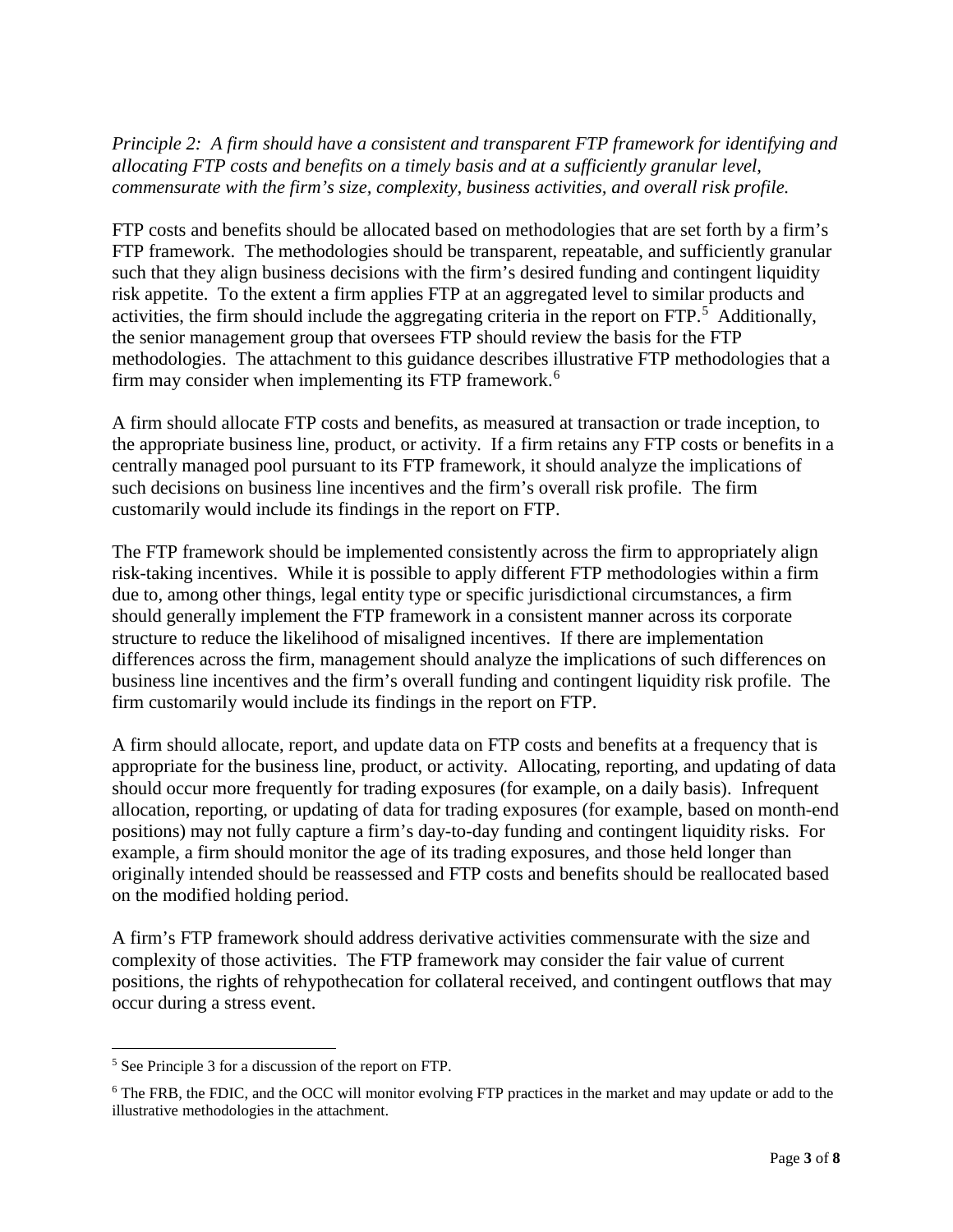To avoid a misalignment of risk-taking incentives, a firm should adjust its FTP costs and benefits as appropriate based on both market-wide and idiosyncratic conditions, such as trapped liquidity, reserve requirements, regulatory requirements, illiquid currencies, and settlement or clearing costs. These idiosyncratic conditions should be contemplated in the FTP framework, and the firm customarily would include a discussion of the implications in the report on FTP.

## *Principle 3: A firm should have a robust governance structure for FTP, including the production of a report on FTP and oversight from a senior management group and central management function.*

A firm should have a senior management group that oversees FTP, which should include a broad range of stakeholders, such as representatives from the firm's asset-liability committee (if separate from the senior management group), the treasury function, and business line and risk management functions. This group should develop the policy underlying the FTP framework, which should identify assumptions, responsibilities, procedures, and authorities for FTP. The policy should be reviewed and updated on a regular basis or when the firm's asset-liability structure or scope of activities undergoes a material change. Further, senior management with oversight responsibility for FTP should periodically, but no less frequently than quarterly, review the report on FTP to ensure that the established FTP framework is being properly implemented.

A firm should also establish a central management function tasked with implementing the FTP framework. The central management function should have visibility over the entire firm's onand off-balance sheet exposures. Among its responsibilities, the central management function should regularly produce and analyze a report on FTP generated from accurate and reliable management information systems. The report on FTP should be at a sufficiently granular level to enable the senior management group and central management function to effectively monitor the FTP framework (for example, at the business line, product, or activity level, as appropriate). Among other items, all material approvals, such as those related to any exception to the FTP framework, including the reason for the exception, would customarily be documented in the report on FTP. The report on FTP may be standalone or included within a broader risk management report.

Independent risk and control functions and internal audit should provide oversight of the FTP process and assess the report on FTP, which should be reviewed as appropriate to reflect changing business and financial market conditions and to maintain the appropriate alignment of incentives. Lastly, consistent with existing supervisory guidance on model risk management,<sup>[7](#page-3-0)</sup> models used in FTP implementation should be independently validated and regularly reviewed to ensure that the models continue to perform as expected, that all assumptions remain appropriate, and that limitations are understood and appropriately mitigated.

*Principle 4: A firm should align business incentives with risk management and strategic objectives by incorporating FTP costs and benefits into product pricing, business metrics, and new product approval.*

<span id="page-3-0"></span><sup>&</sup>lt;sup>7</sup> Refer to: FRB's SR letter 11-7, "Guidance on Model Risk Management"; OCC Bulletin 2011-12, "Supervisory Guidance on Model Risk Management."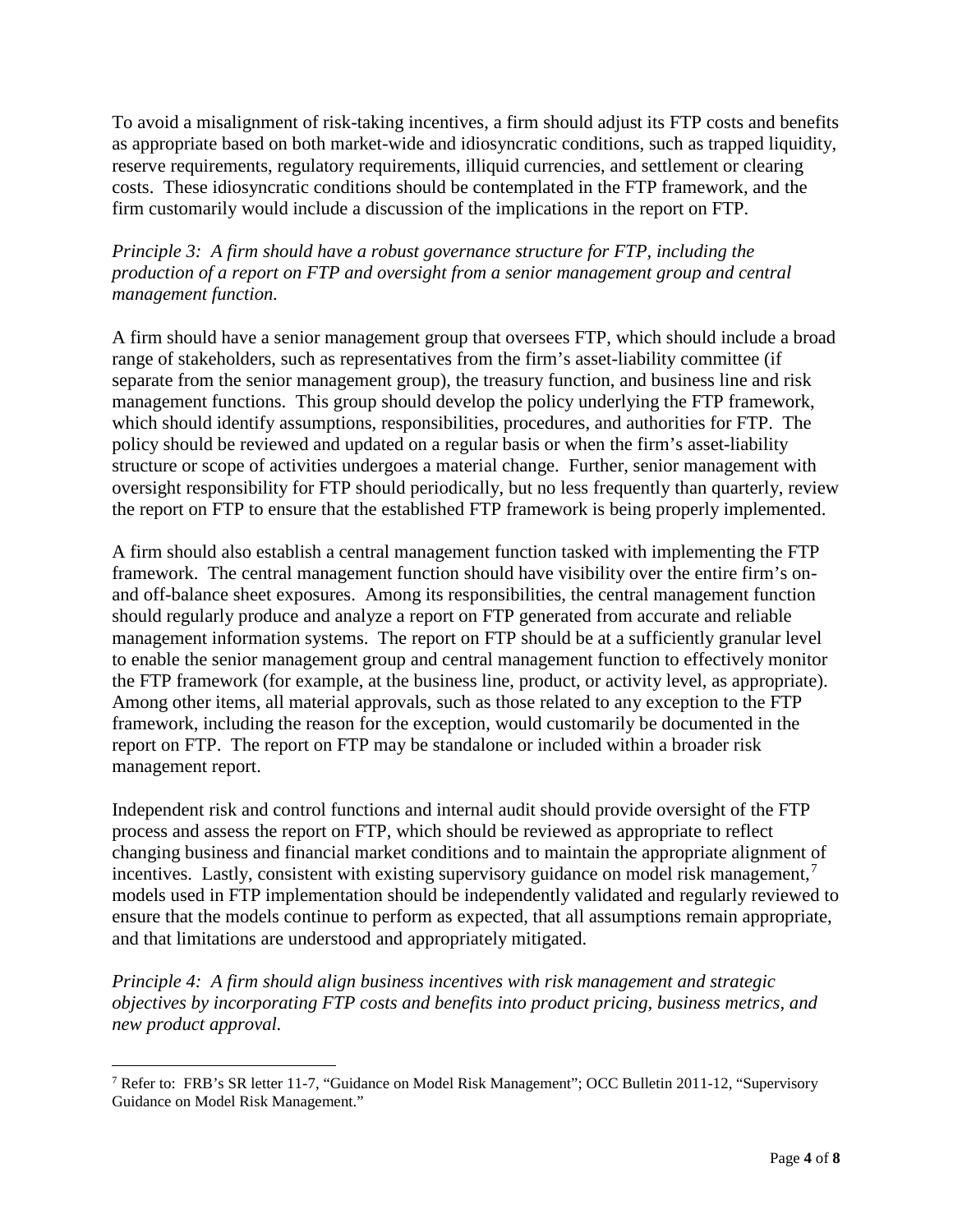Through its FTP framework, a firm should incorporate FTP costs and benefits into product pricing, business metrics, and new product approval for all material business lines, products, and activities (both on- and off-balance sheet). The framework, the report on FTP, and any associated management information systems should be designed to provide decision makers sufficient and timely information about FTP costs and benefits so that risk-taking incentives align with the firm's strategic objectives.

The information may be either at the transaction level or, if the transactions have homogenous funding and contingent liquidity risk characteristics, at an aggregated level. In deciding whether to allocate FTP costs and benefits at the transaction or aggregated level, firms should consider advantages and disadvantages of both approaches when developing the FTP framework. Although transaction-level FTP allocations may add complexity and involve higher implementation and maintenance costs, such allocations may provide a more accurate measure of risk-adjusted profitability. A firm assigning FTP allocations at an aggregated level should have aggregation criteria based on funding and contingent liquidity risk characteristics that are transparent.

There should be ongoing dialogue between the business lines and the central function responsible for allocating FTP costs and benefits to ensure that funding and contingent liquidity risks are being captured and are well-understood for product pricing, business metrics, and new product approval. The business lines should understand the rationale for the FTP costs and benefits, and the central function should understand the funding and contingent liquidity risks implicated by the business lines' transactions. Decisions by senior management to incentivize certain behaviors through FTP costs and benefits customarily would be documented and included in the report on FTP.

## **Conclusion**

A firm should use the principles laid out in this guidance to develop, implement, and maintain an effective FTP framework. In doing so, a firm's risk-taking incentives should better align with its risk management and strategic objectives. The framework should be adequately tailored to a firm's size, complexity, business activities, and overall risk profile.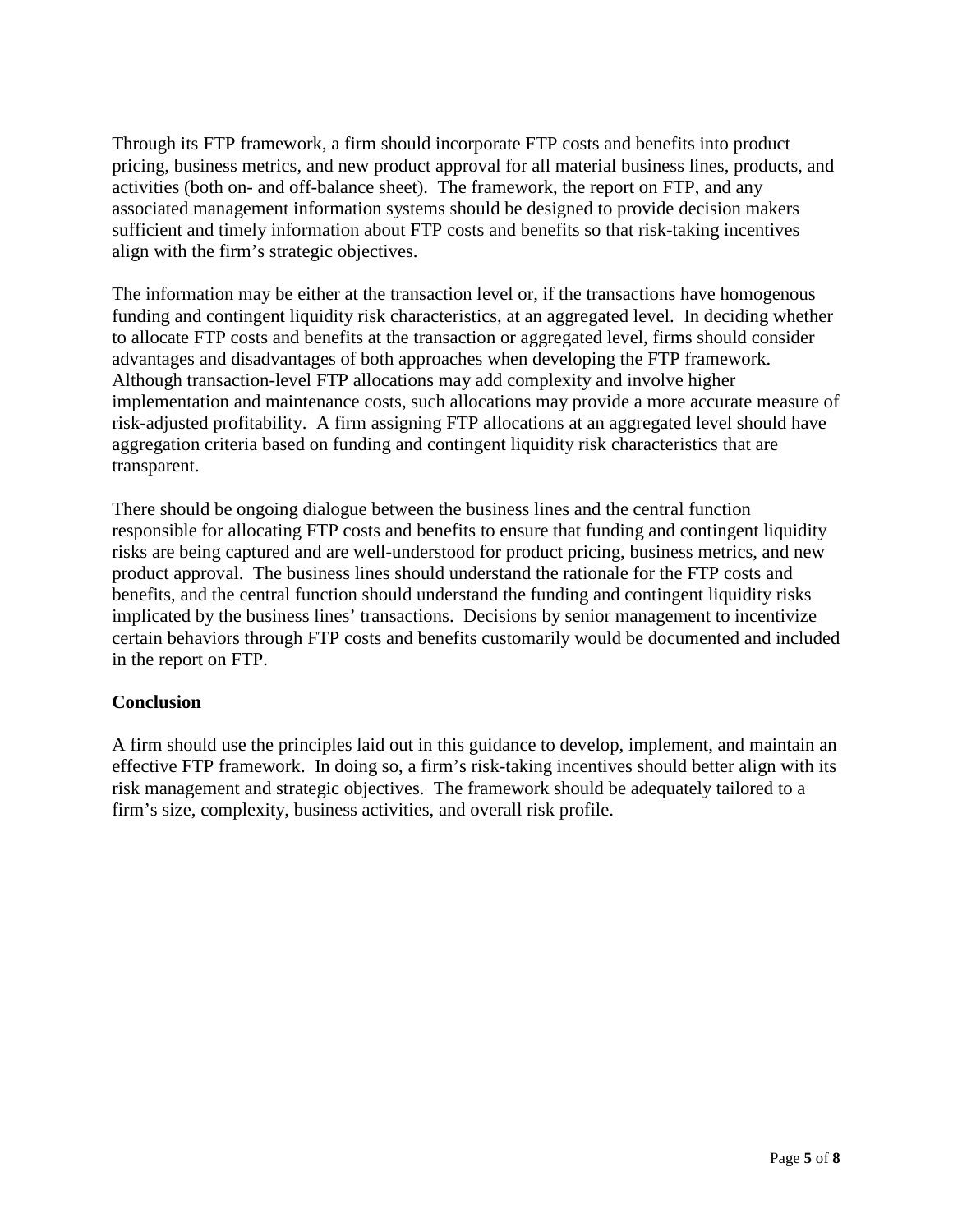#### **Attachment Illustrative Funds Transfer Pricing Methodologies**

### **March 1, 2016**

The Funds Transfer Pricing (FTP) methodologies described below are intended for illustrative purposes only and provide examples for addressing principles set forth in the guidance. A firm's FTP framework should be commensurate with its size, complexity, business activities, and overall risk profile. In designing its FTP framework, a firm may utilize other methodologies that are consistent with the principles set forth in the guidance. Therefore, these illustrative methodologies should not be interpreted as directives for implementing any particular FTP methodology.

### *Non-Trading Exposures*

For non-trading exposures, a firm's FTP methodology may vary based on its business activities and specific exposures. For example, certain firms may have higher concentrations of exposures that have less predictable time horizons, such as non-maturity loans and non-maturity deposits.

### *Matched-Maturity Marginal Cost of Funding*

Matched-maturity marginal cost of funding is a commonly used methodology for non-trading exposures. Under this methodology, FTP costs and benefits are based on a firm's market cost of funds across the term structure (for example, wholesale long-term debt curve adjusted based on the composition of the firm's alternate sources of funding such as Federal Home Loan Bank advances and customer deposits). This methodology incentivizes business lines to generate stable funding (for example, core deposits) by crediting them the benefit or premium associated with such funding. It also ensures that business lines are appropriately charged the cost of funding for the life of longer-dated assets (for example, a five-year commercial loan). Given that funding costs can change over time, the market cost of funds across the term structure should be derived from reliable and readily available data sources and be well understood by FTP users.

FTP rates should, as closely as possible, match the characteristics of the transaction or the aggregated transactions to which they are applied. In determining the appropriate point on the derived FTP curve for a transaction or pool of transactions, a firm could consider a variety of characteristics, including the holding period, cash flow, re-pricing, prepayments, and expected life of the transaction or pool. For example, for a five-year commercial loan that has a rate that resets every three months and will be held to maturity, the interest rate component of the funding risk could be based on a three-month horizon for determining the FTP cost, and the liquidity component of the funding risk could be based on a five-year horizon for determining the FTP cost. Thus, the total FTP cost for holding the five-year commercial loan would be the combination of these two components.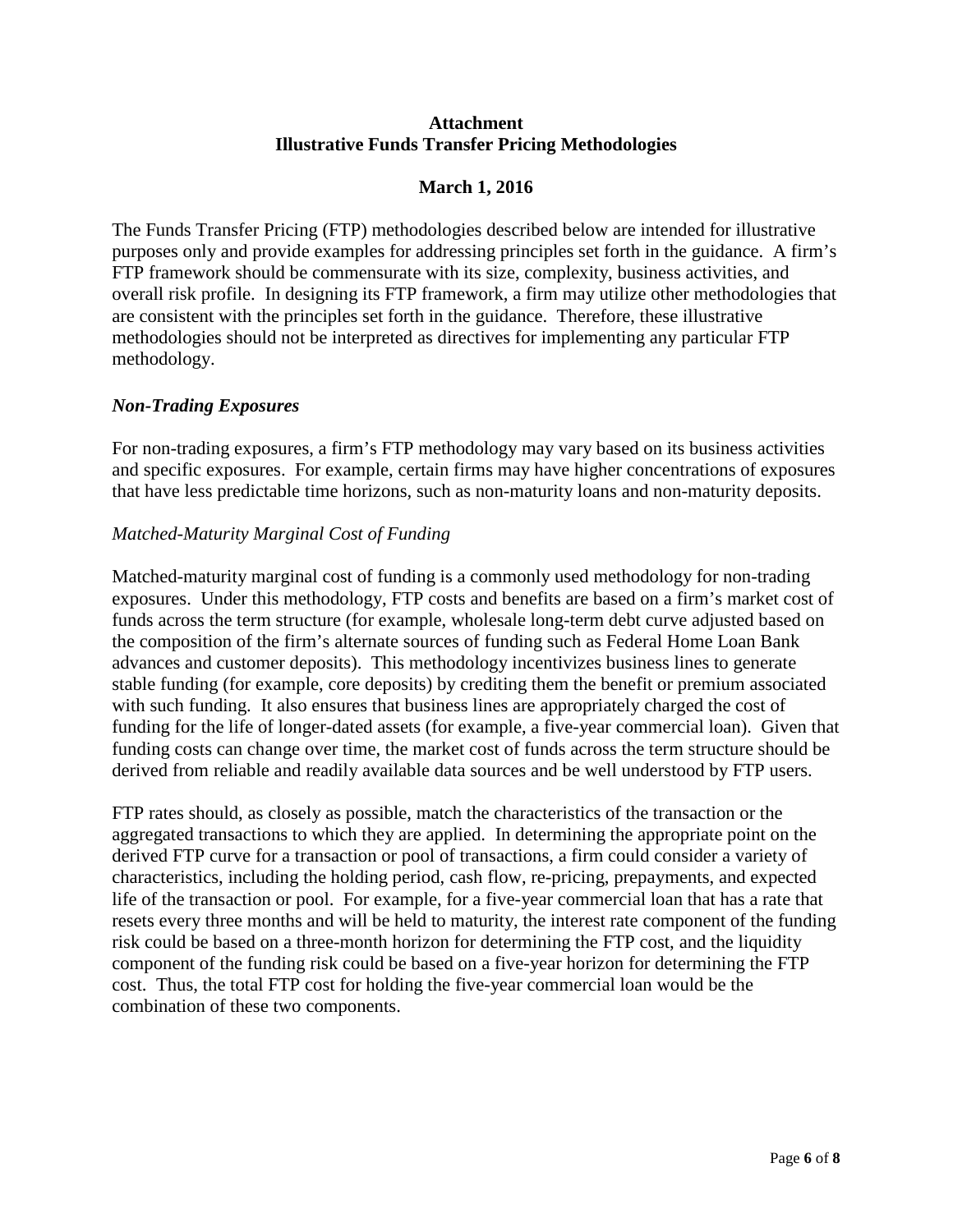### *Contingent Liquidity Risk*

A firm may calculate the FTP cost related to non-trading exposure contingent liquidity risk using models based on behavioral assumptions. For example, charges for contingent commitments could be based on their modeled likelihood of drawdown, considering customer drawdown history, credit quality, and other factors; whereas, credits applied to deposits could be based on volatility and modeled behavioral maturity. A firm should document and include all modeling analyses and assumptions in the report on FTP. If behavioral assumptions used in a firm's FTP framework do not align with behavioral assumptions used in its internal stress test for similar types of non-trading exposures, the firm should document and include in the report on FTP these inconsistencies.

### *Trading Exposures*

For trading exposures, a firm could consider a variety of factors, including the type of funding source (for example, secured or unsecured), the market liquidity of the exposure (for example, the size of the haircut relative to the overall exposure), the holding period of the position, the prevailing market conditions, and any potential impact the chosen approach could have on firm incentives and overall risk profile. If a firm's trading activities are not material, its FTP framework may require a less complex methodology for trading exposures. The following FTP methodologies have been observed for allocating FTP costs for trading exposures.

### *Weighted Average Cost of Debt (WACD)*

WACD is the weighted average cost of outstanding firm debt, usually expressed as a spread over an index. Some firms' practices apply this rate to the amount of an asset expected to be funded unsecured (repurchase agreement market haircuts may be used to delineate between the amount being funded secured and the amount being funded unsecured). A firm using WACD should analyze whether the methodology misaligns risk-taking incentives and document such analyses in the report on FTP.

### *Marginal Cost of Funding*

Marginal cost of funding sets the FTP costs at the appropriate incremental borrowing rate of a firm. Some firms' practices apply a marginal secured borrowing rate to the amount of an asset expected to be funded secured and a marginal unsecured borrowing rate to the amount of an asset expected to be funded unsecured (repurchase agreement market haircuts may be used to delineate between the amount being funded secured and the amount being funded unsecured). A firm using marginal cost of funding should analyze whether the methodology misaligns risktaking incentives, considering current market rates compared to historical rates, and document such analyses in the report on FTP.

### *Contingent Liquidity Risk*

A firm may calculate the FTP costs related to contingent liquidity risk from trading exposures by considering the unencumbered liquid assets that are held to cover the potential for widening